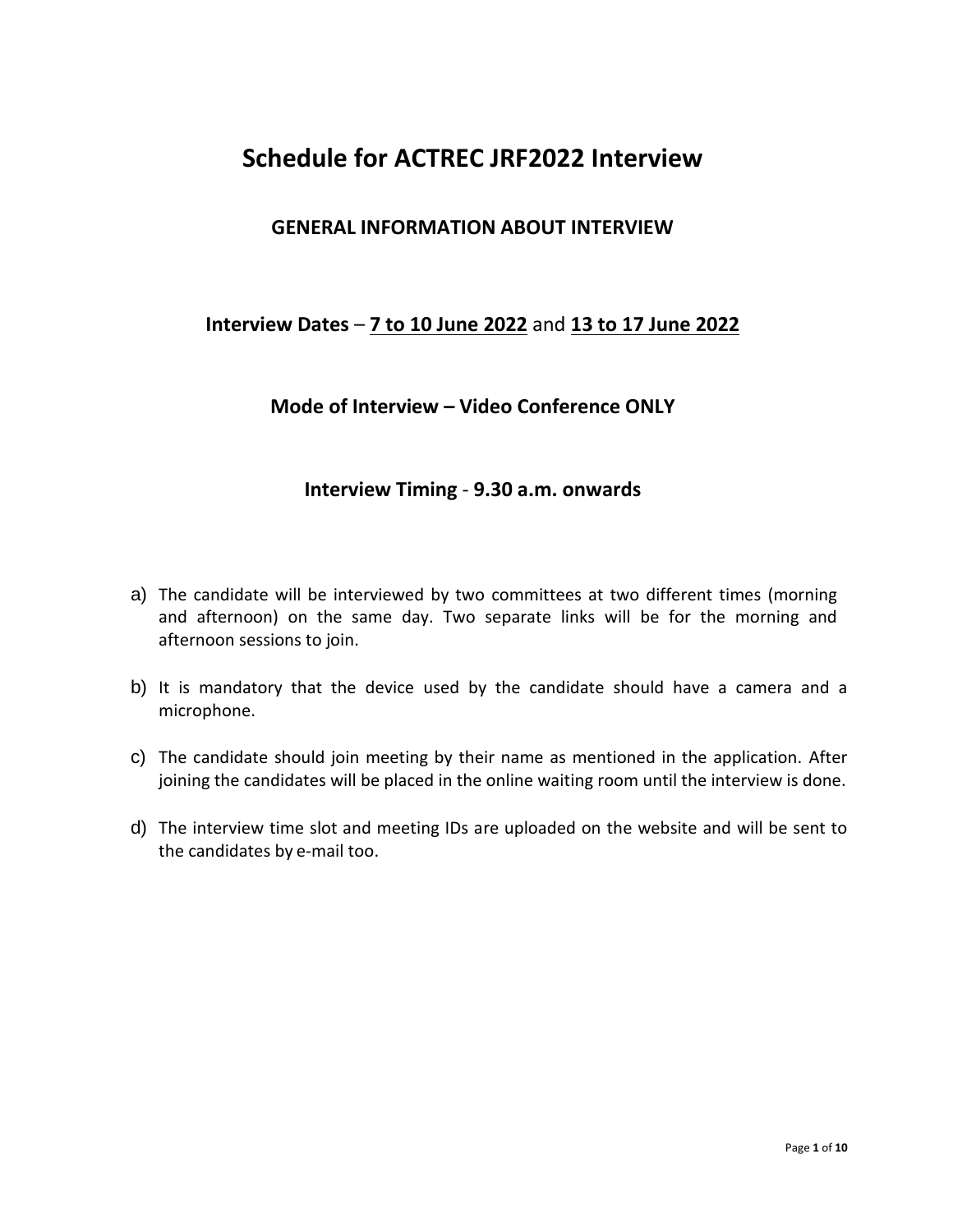# **Tuesday, 7 June 2022**

#### **List of NET qualified students for Direct Interview**

| Sr. No.        | <b>Registration ID</b> | <b>Title</b> | <b>Name</b>            |
|----------------|------------------------|--------------|------------------------|
| 1              | JRF/2022/00211         | Ms.          | Suvamita Rout          |
| $\overline{2}$ | JRF/2022/00439         | Mr.          | Vadant Soni            |
| 3              | JRF/2022/00722         | Ms.          | Akansha Dadrwal        |
| 4              | JRF/2022/00860         | Ms.          | Sonam Sharma           |
| 5              | JRF/2022/00910         | Ms.          | Neha Das               |
| 6              | JRF/2022/00918         | Ms.          | Ishita De              |
| $\overline{7}$ | JRF/2022/00957         | Mr.          | Kaushik Das            |
| 8              | JRF/2022/00969         | Mr.          | Surajkumar Ukey        |
| 9              | JRF/2022/00973         | Mr.          | <b>Kunal Arora</b>     |
| 10             | JRF/2022/01058         | Mr.          | Ravindra Bairwa        |
| 11             | JRF/2022/01152         | Ms.          | Falah Qasim            |
| 12             | JRF/2022/01323         | Ms.          | Amrapali Datta         |
| 13             | JRF/2022/01328         | Mr.          | Ditam Chakraborty      |
| 14             | JRF/2022/01361         | Ms.          | Priyanka Bera          |
| 15             | JRF/2022/01432         | Ms.          | Swatikrishna Sahu      |
| 16             | JRF/2022/01475         | Mr.          | Anup Jha               |
| 17             | JRF/2022/01492         | Ms.          | Sampurna Pal           |
| 18             | JRF/2022/01496         | Ms.          | Rupa Chowdhury         |
| 19             | JRF/2022/01561         | Ms.          | Tanisha Kumari         |
| 20             | JRF/2022/01591         | Ms.          | Archana Dorle          |
| 21             | JRF/2022/01615         | Ms.          | Sangeeta Shrivas       |
| 22             | JRF/2022/01626         | Ms.          | Aishwarya Keshari      |
| 23             | JRF/2022/01628         | Mr.          | <b>Tamal Sarkar</b>    |
| 24             | JRF/2022/01700         | Mr.          | Rohit Dashpute         |
| 25             | JRF/2022/01703         | Mr.          | Vigneshwar Reddy A     |
| 26             | JRF/2022/01720         | Ms.          | Shraddha Dorlikar      |
| 27             | JRF/2022/01732         | Mr.          | <b>Biswarup Mahato</b> |
| 28             | JRF/2022/01830         | Ms.          | Manisha Bairwa         |
| 29             | JRF/2022/01848         | Ms.          | Diksha Gogia           |
| 30             | JRF/2022/01849         | Ms.          | Varsha Gautam Gautam   |
| 31             | JRF/2022/01936         | Mr.          | <b>Mohit Garg</b>      |
| 32             | JRF/2022/01942         | Ms.          | Deepali Aggarwal       |
| 33             | JRF/2022/01961         | Ms.          | Gayantika Verma        |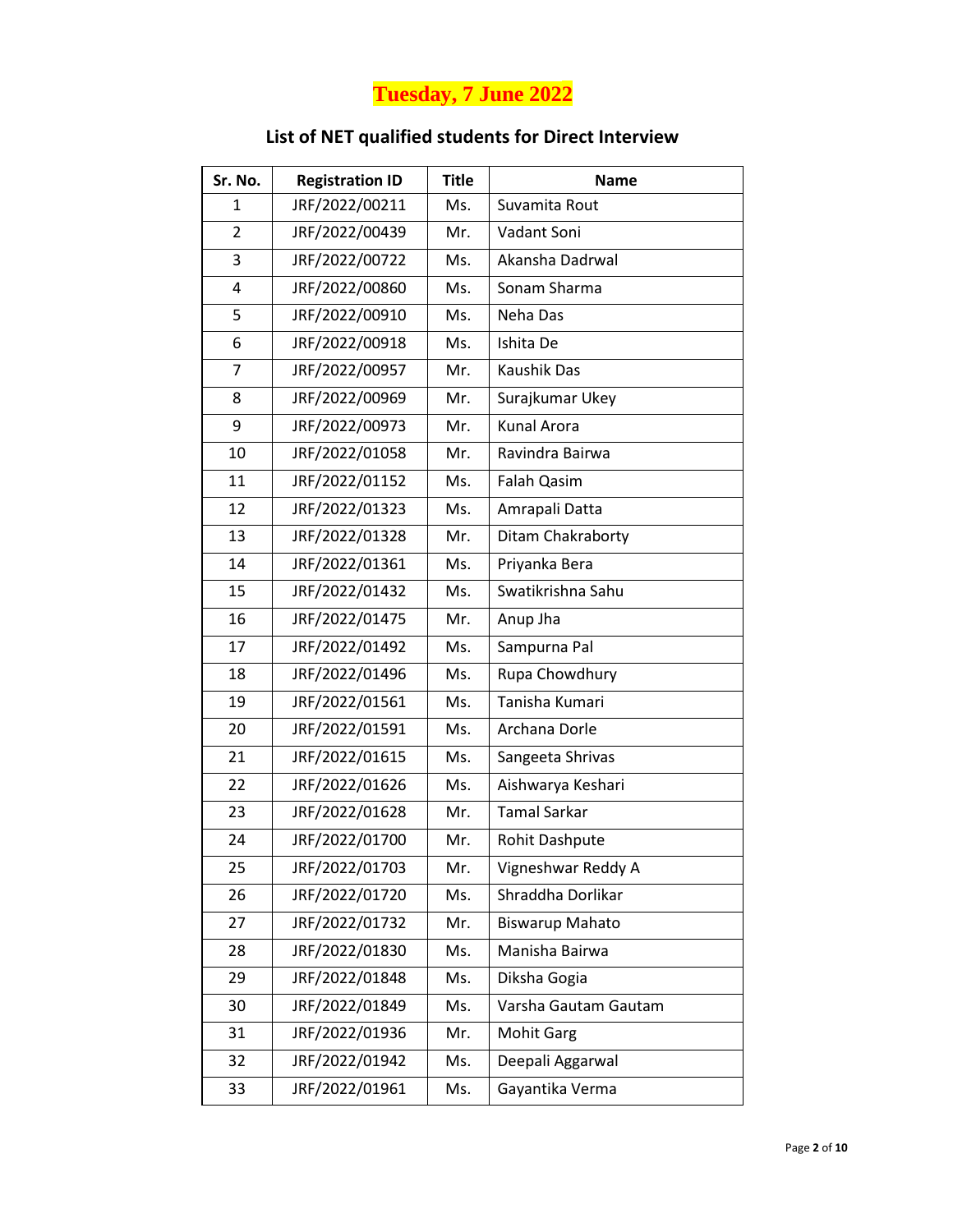## **Wednesday, 8 June 2022**

| Sr. No.        | <b>Registration ID</b> | Title | <b>Name</b>          |
|----------------|------------------------|-------|----------------------|
| $\mathbf{1}$   | JRF/2022/01962         | Mr.   | Nirupam Roy          |
| $\overline{2}$ | JRF/2022/02018         | Mr.   | Prasanta Senapati    |
| 3              | JRF/2022/02078         | Mr.   | Darpan Phagiwala     |
| 4              | JRF/2022/02079         | Mr.   | Shubham Yadav        |
| 5              | JRF/2022/02107         | Mr.   | Kedar Sharma         |
| 6              | JRF/2022/02167         | Ms.   | Poonam Kumari        |
| 7              | JRF/2022/02170         | Ms.   | Jyoti Jadoun         |
| 8              | JRF/2022/02183         | Ms.   | Jissmole Pallithanam |
| 9              | JRF/2022/02206         | Mr.   | Shubham Ghai         |
| 10             | JRF/2022/02212         | Ms.   | Nabanita Pal         |
| 11             | JRF/2022/02265         | Ms.   | Sandhya Kumari       |
| 12             | JRF/2022/02268         | Mr.   | Sajjad Mr            |
| 13             | JRF/2022/02271         | Mr.   | Ashish Gadekar       |
| 14             | JRF/2022/02280         | Ms.   | Sushree Parida       |
| 15             | JRF/2022/02369         | Ms.   | Jinu Varghese        |

#### **List of NET qualified students for Direct Interview**

| 16 | JRF/2022/00019 | Ms. | Aishwarya Chakraborty   |
|----|----------------|-----|-------------------------|
| 17 | JRF/2022/00148 | Ms. | Aishwarya Bhatnagar     |
| 18 | JRF/2022/00149 | Ms. | Nidha Parveen           |
| 19 | JRF/2022/00207 | Ms. | Mincy Kunjumon          |
| 20 | JRF/2022/00226 | Mr. | Gowhith Kuppili         |
| 21 | JRF/2022/00270 | Ms. | Virangna Jamwal         |
| 22 | JRF/2022/00280 | Ms. | Manyi Bansal            |
| 23 | JRF/2022/00322 | Ms. | Kajal Madhwani          |
| 24 | JRF/2022/00330 | Mr. | Sk Ali                  |
| 25 | JRF/2022/00475 | Ms. | Mohini.                 |
| 26 | JRF/2022/00508 | Ms. | Koyena Kundu            |
| 27 | JRF/2022/00514 | Ms. | Utkarsha V              |
| 28 | JRF/2022/00550 | Ms. | Saheli Pramanik         |
| 29 | JRF/2022/00583 | Ms. | Mohini Singla           |
| 30 | JRF/2022/00595 | Ms. | Sreyashi Nath           |
| 31 | JRF/2022/00597 | Ms. | Vaishali Singh          |
| 32 | JRF/2022/00600 | Ms. | Sudakhina Bhattacharyya |
| 33 | JRF/2022/00638 | Ms. | Manasi Tukrul           |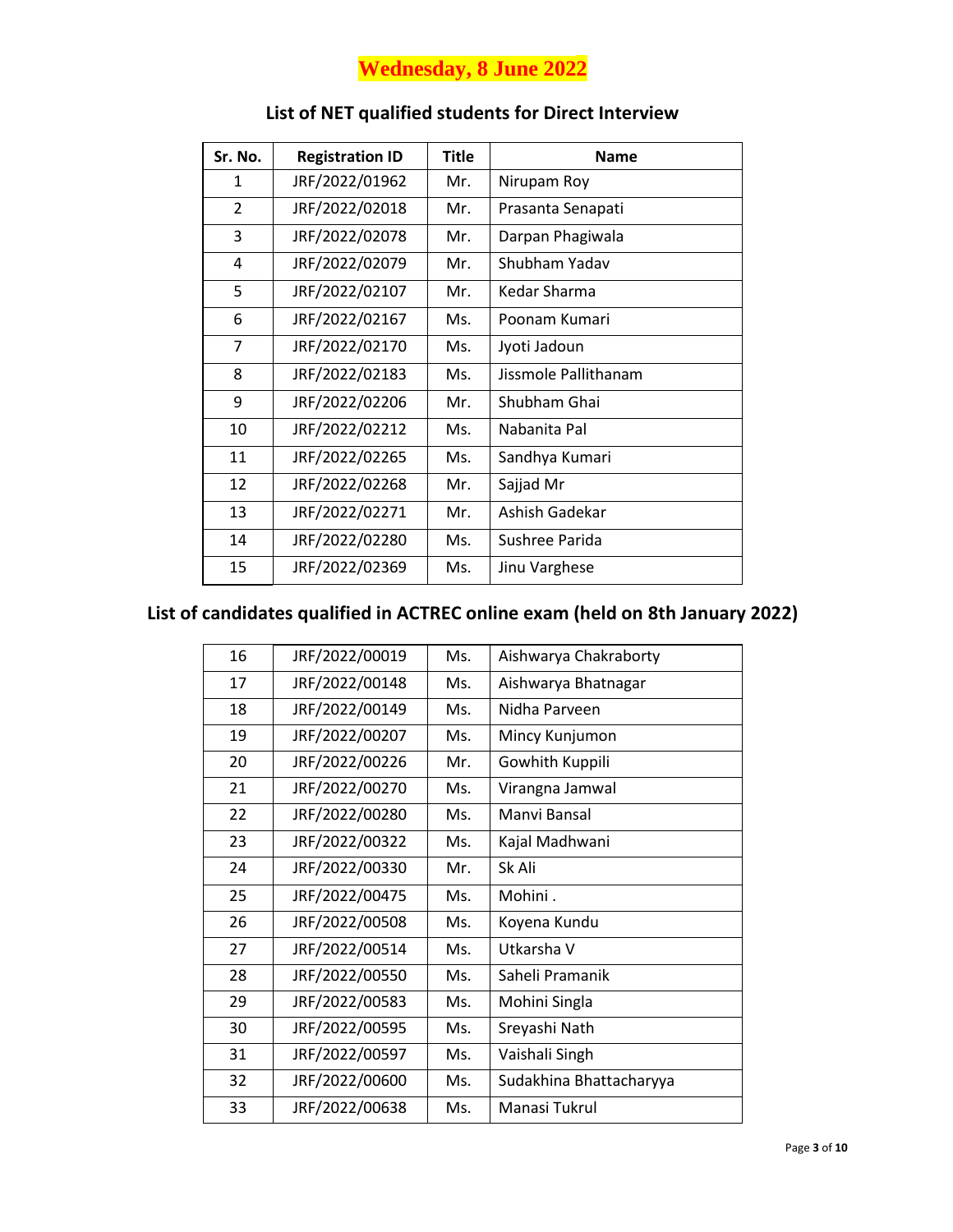# **Thursday, 9 June 2022**

| Sr. No | <b>Registration ID</b> | <b>Title</b> | <b>Name</b>           |
|--------|------------------------|--------------|-----------------------|
| 1      | JRF/2022/00692         | Ms.          | Fareha Butool         |
| 2      | JRF/2022/00699         | Mr.          | Deepak Na             |
| 3      | JRF/2022/00773         | Mr.          | Aman Jaiswal          |
| 4      | JRF/2022/00797         | Mr.          | Atharva Mahajan       |
| 5      | JRF/2022/00875         | Mr.          | Manoj Si              |
| 6      | JRF/2022/00906         | Ms.          | Freya Cardozo         |
| 7      | JRF/2022/00932         | Ms.          | Anuradha Gupta        |
| 8      | JRF/2022/00958         | Mr.          | Abhishek Singh        |
| 9      | JRF/2022/00988         | Ms.          | Anamika Kasaundhan    |
| 10     | JRF/2022/01029         | Ms.          | Sudipta Saha          |
| 11     | JRF/2022/01059         | Ms.          | Nimisha Tripathi      |
| 12     | JRF/2022/01105         | Ms.          | Anchal Gupta          |
| 13     | JRF/2022/01127         | Ms.          | Prerana Uttankar      |
| 14     | JRF/2022/01173         | Ms.          | Samhita Chakraborty   |
| 15     | JRF/2022/01201         | Ms.          | Ashmita Pal           |
| 16     | JRF/2022/01239         | Ms.          | Sourima Banerjee      |
| 17     | JRF/2022/01251         | Mr.          | Yash Kuber            |
| 18     | JRF/2022/01258         | Ms.          | <b>Kiran Tak</b>      |
| 19     | JRF/2022/01278         | Ms.          | Anindita Dutta        |
| 20     | JRF/2022/01283         | Mr.          | Sayandeep Bhunia      |
| 21     | JRF/2022/01296         | Ms.          | Shubhi Shah           |
| 22     | JRF/2022/01311         | Ms.          | Baishali Tamuli       |
| 23     | JRF/2022/01317         | Ms.          | Amisha Joshi          |
| 24     | JRF/2022/01327         | Ms.          | Deeksha Singh         |
| 25     | JRF/2022/01330         | Mr.          | Shiva Vairale         |
| 26     | JRF/2022/01377         | Ms.          | Archi Bansal          |
| 27     | JRF/2022/01394         | Mr.          | Ninad Patki           |
| 28     | JRF/2022/01403         | Ms.          | Ritika Das            |
| 29     | JRF/2022/01408         | Ms.          | Deepti Verma          |
| 30     | JRF/2022/01423         | Ms.          | Proma Nag Chowdhury   |
| 31     | JRF/2022/01460         | Ms.          | Anwesha Bhattacharjya |
| 32     | JRF/2022/01463         | Mr.          | Shubhankar Dutta      |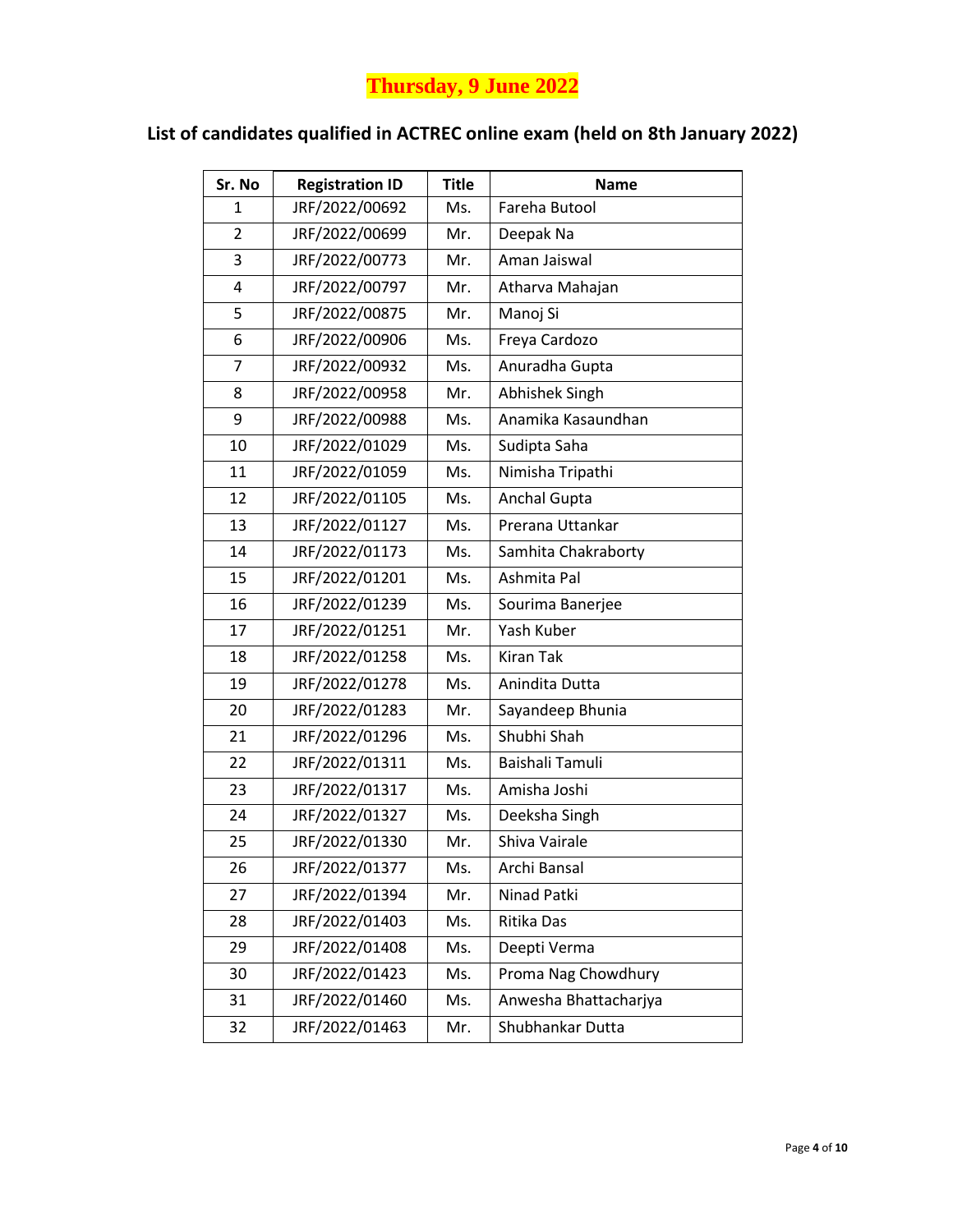# **Friday, 10 June 2022**

| <b>Registration ID</b> | <b>Title</b> | <b>Name</b>           |
|------------------------|--------------|-----------------------|
| JRF/2022/01468         | Mr.          | Prabakaran Annadurai  |
| JRF/2022/01478         | Ms.          | Maitree Goswami       |
| JRF/2022/01485         | Ms.          | Oindrila Ghosal       |
| JRF/2022/01497         | Ms.          | Sulagna Basu          |
| JRF/2022/01502         | Ms.          | Shehari Sinha         |
| JRF/2022/01512         | Mr.          | Avinash.              |
| JRF/2022/01542         | Ms.          | Rajni Chandak         |
| JRF/2022/01557         | Ms.          | Anneshwa Bhattacharya |
| JRF/2022/01574         | Mr.          | Aakash Singh          |
| JRF/2022/01598         | Ms.          | Arpita Hota           |
| JRF/2022/01633         | Ms.          | Zulfa Khan            |
| JRF/2022/01646         | Ms.          | Arpita Bhattacharyya  |
| JRF/2022/01651         | Ms.          | Sheetal Sehrawat      |
| JRF/2022/01660         | Ms.          | Supriti Das           |
| JRF/2022/01667         | Mr.          | Gaurav Sriram         |
| JRF/2022/01671         | Mr.          | Inderjeet Kumar       |
| JRF/2022/01675         | Ms.          | Srijita Roy           |
| JRF/2022/01680         | Mr.          | Nilesh Kaundal        |
| JRF/2022/01709         | Ms.          | Priyanka Ka           |
| JRF/2022/01723         | Mr.          | Altamas Daptary       |
| JRF/2022/01742         | Ms.          | Sreeparna Nath        |
| JRF/2022/01758         | Ms.          | Shivani Malvankar     |
| JRF/2022/01784         | Ms.          | Ruchi Kumari          |
| JRF/2022/01794         | Ms.          | Antara Roy            |
| JRF/2022/01799         | Mr.          | Naveen Kumar          |
| JRF/2022/01815         | Ms.          | Shabduli Shinde       |
| JRF/2022/01851         | Mr.          | Gunakaran S           |
| JRF/2022/01865         | Ms.          | Bushra Khatoon Khan   |
| JRF/2022/01869         | Mr.          | Bhaskar Maji          |
| JRF/2022/01874         | Mr.          | <b>Vishal Dey</b>     |
| JRF/2022/01890         | Ms.          | Shaonlee Ghosh        |
| JRF/2022/01891         | Mr.          | <b>Rohit Mallick</b>  |
| JRF/2022/01995         | Ms.          | Sandhya Yadav         |
|                        |              |                       |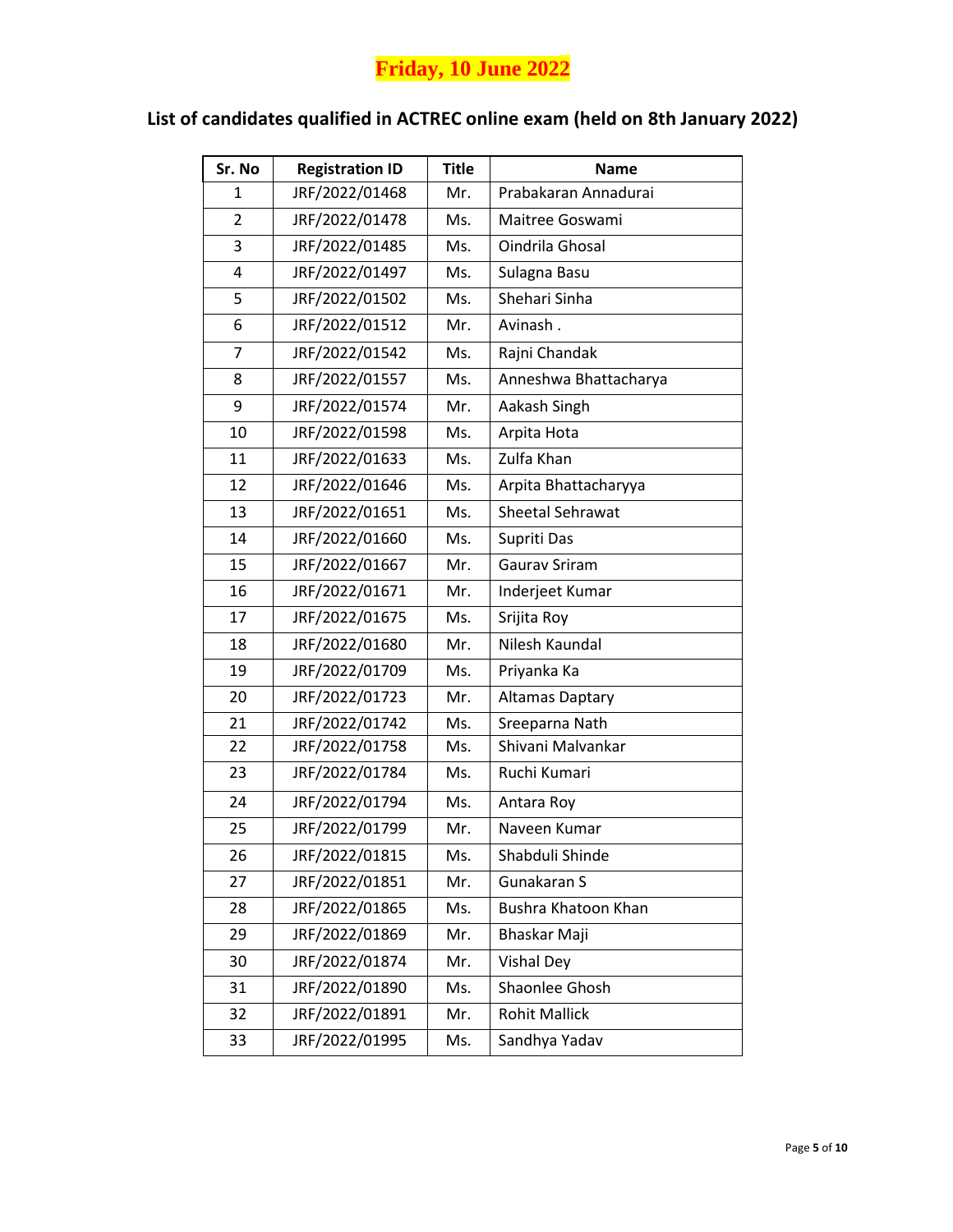# **Monday, 13 June 2022**

| <b>Registration ID</b> | <b>Title</b> | <b>Name</b>            |
|------------------------|--------------|------------------------|
| JRF/2022/01498         | Mr.          | Silvash Mishra         |
| JRF/2022/01895         | Mr.          | <b>Vicky Ambre</b>     |
| JRF/2022/01920         | Ms.          | Shreya Srivastava      |
| JRF/2022/01927         | Ms.          | Rutuja Nighot          |
| JRF/2022/01935         | Ms.          | Meenakshi Mani         |
| JRF/2022/01948         | Ms.          | Akanksha Banerjee      |
| JRF/2022/01953         | Ms.          | Monika Jindal          |
| JRF/2022/01970         | Mr.          | Sampurno Banerjee      |
| JRF/2022/01982         | Mr.          | Mayukh Chatterjee      |
| JRF/2022/02000         | Ms.          | <b>Ritika Pant</b>     |
| JRF/2022/02032         | Ms.          | Nidhi Kumari           |
| JRF/2022/02035         | Mr.          | Gokul Arora            |
| JRF/2022/02036         | Ms.          | Shubhi Khare           |
| JRF/2022/02044         | Ms.          | Arushi Goel            |
| JRF/2022/02048         | Ms.          | Akrite Mishra          |
| JRF/2022/02069         | Mr.          | Rahul Bohra            |
| JRF/2022/02086         | Ms.          | Sanjivani Pathak       |
| JRF/2022/02088         | Mr.          | Amit Dey               |
| JRF/2022/02169         | Ms.          | Bhoomika Arora         |
| JRF/2022/02172         | Ms.          | Nandini.               |
| JRF/2022/02178         | Mr.          | Nikhil Nayak           |
| JRF/2022/02181         | Mr.          | Vengatachala Moorthy A |
| JRF/2022/02195         | Mr.          | <b>Omkar Dhurat</b>    |
| JRF/2022/02228         | Ms.          | Sukanya Sawant         |
| JRF/2022/02239         | Ms.          | Shalini Kumari         |
| JRF/2022/02286         | Mr.          | <b>Ankit Dekate</b>    |
| JRF/2022/02318         | Ms.          | Neelima Bhatt          |
| JRF/2022/02334         | Ms.          | Sneha Patil            |
| JRF/2022/02345         | Ms.          | Diksha Joshi           |
| JRF/2022/02389         | Ms.          | Komal Shrivastav       |
| JRF/2022/02396         | Ms.          | Radhika Kathiriya      |
| JRF/2022/02403         | Ms.          | Komal Bhati            |
| JRF/2022/02418         | Mr.          | Kaiser Rasool          |
|                        |              |                        |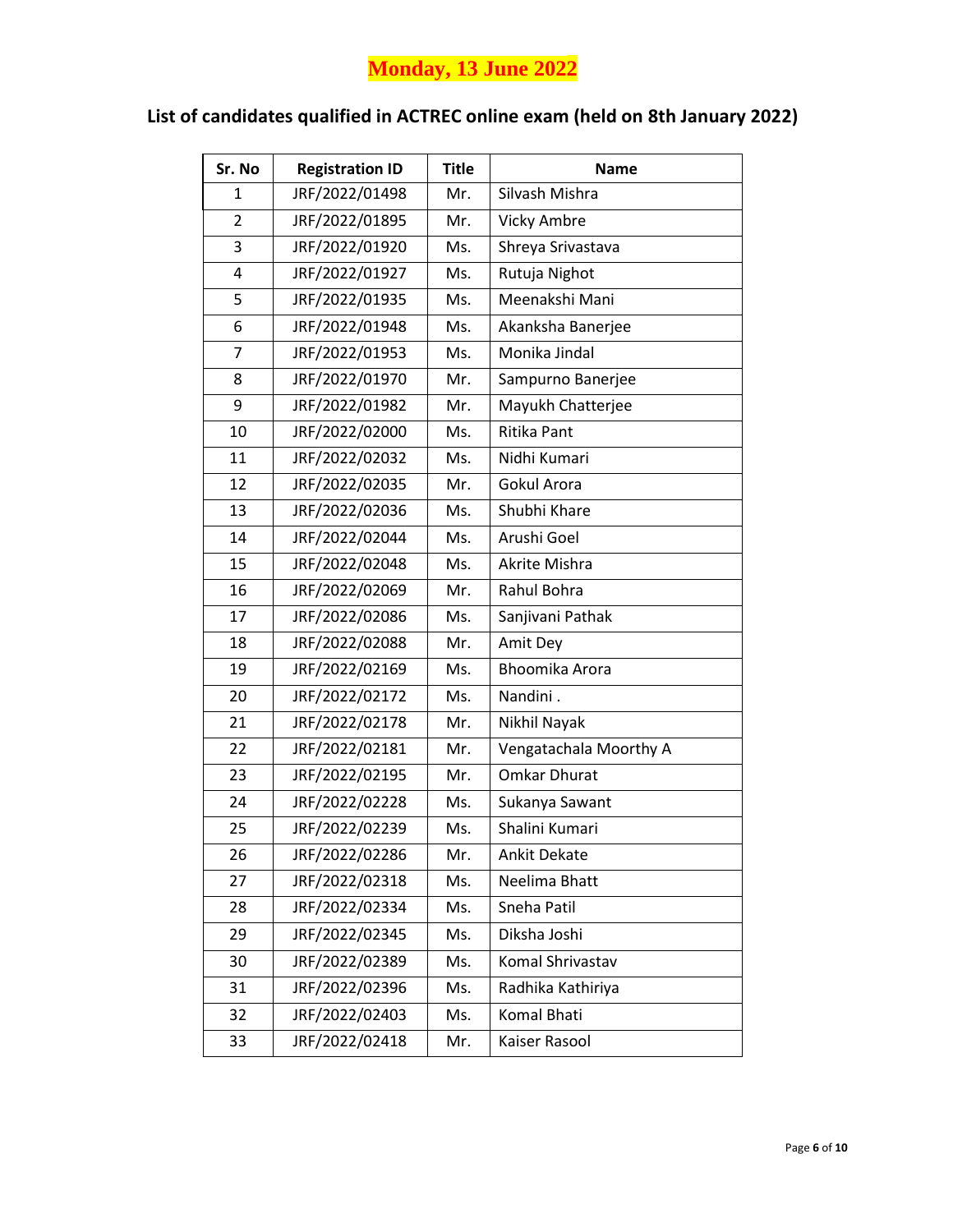**Tuesday, 14 June 2022**

| Sr. No         | <b>Registration ID</b> | <b>Title</b> | <b>Name</b>           |
|----------------|------------------------|--------------|-----------------------|
| 1              | JRF/2022/00155         | Mr.          | Subhajit Chakraborty  |
| $\overline{2}$ | JRF/2022/00327         | Mr.          | Harsh Singh           |
| 3              | JRF/2022/00700         | Ms.          | Partibha Panchal      |
| 4              | JRF/2022/01096         | Ms.          | Shivangi Vaish        |
| 5              | JRF/2022/01446         | Ms.          | Sayantika Das         |
| 6              | JRF/2022/01462         | Ms.          | Anamika Sen           |
| 7              | JRF/2022/01599         | Ms.          | <b>Rupal Nigam</b>    |
| 8              | JRF/2022/01957         | Ms.          | Radhika Kansal        |
| 9              | JRF/2022/01972         | Ms.          | Subhangi Basu         |
| 10             | JRF/2022/02019         | Mr.          | <b>Prashant Shaw</b>  |
| 11             | JRF/2022/02075         | Ms.          | Prerna Dhyani         |
| 12             | JRF/2022/02136         | Mr.          | Parwesh Khan          |
| 13             | JRF/2022/02392         | Ms.          | Heba Jamal            |
| 14             | JRF/2022/02453         | Ms.          | Arundhati Karmakar    |
| 15             | JRF/2022/02454         | Mr.          | Akshay Paradkar       |
| 16             | JRF/2022/02455         | Mrs.         | Lakshmi Panda         |
| 17             | JRF/2022/02456         | Ms.          | Aaheli Shee Burman    |
| 18             | JRF/2022/02457         | Ms.          | Yogyta Kumari         |
| 19             | JRF/2022/02459         | Ms.          | Debkanya Sengupta     |
| 20             | JRF/2022/02461         | Mr.          | <b>Bhanu Singh</b>    |
| 21             | JRF/2022/02462         | Mr.          | Kartik Mandal         |
| 22             | JRF/2022/02463         | Ms.          | Upasona Barui         |
| 23             | JRF/2022/02464         | Ms.          | Manisha Lohan         |
| 24             | JRF/2022/02465         | Mr.          | Sayak Das             |
| 25             | JRF/2022/02466         | Ms.          | Monika Deoralia       |
| 26             | JRF/2022/02467         | Mr.          | Tanaji Devkate        |
| 27             | JRF/2022/02468         | Ms.          | Sheetal Yadav         |
| 28             | JRF/2022/02469         | Ms.          | Archismita Chatterjee |
| 29             | JRF/2022/02470         | Mr.          | Gaurav Chakravarty    |
| 30             | JRF/2022/02472         | Ms.          | Priyanti Chakraborty  |
| 31             | JRF/2022/02473         | Mr.          | <b>Bheem Bhandari</b> |
| 32             | JRF/2022/02474         | Mr.          | Vikash Yadav          |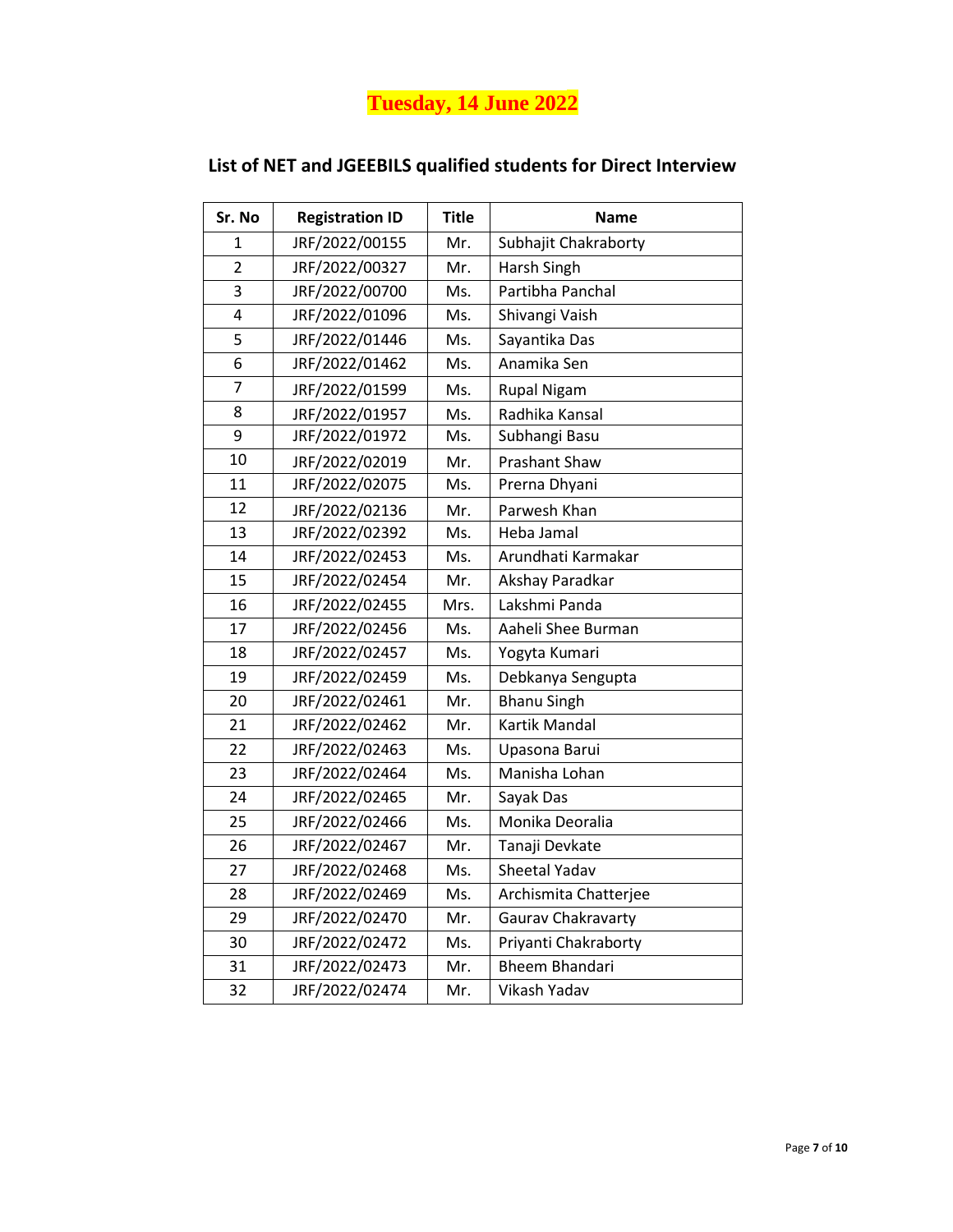# **Wednesday, 15 June 2022**

| Sr. No         | <b>Registration ID</b> | <b>Title</b> | <b>Name</b>           |
|----------------|------------------------|--------------|-----------------------|
| 1              | JRF/2022/02475         | Mr.          | Akshaykumar Chaudhari |
| $\overline{2}$ | JRF/2022/02476         | Ms.          | Supriya Bhagat        |
| 3              | JRF/2022/02477         | Ms.          | Udita Bandyopadhyay   |
| 4              | JRF/2022/02478         | Mr.          | Aijaz Rather          |
| 5              | JRF/2022/02479         | Mr.          | Aditya Nagvekar       |
| 6              | JRF/2022/02480         | Ms.          | Chetna Rai            |
| 7              | JRF/2022/02481         | Ms.          | Kaniz Fatima Syed     |
| 8              | JRF/2022/02483         | Mr.          | Shouryarudra Banerjee |
| 9              | JRF/2022/02484         | Mr.          | <b>Uttam Das</b>      |
| 10             | JRF/2022/02486         | Ms.          | Richa Kaithwas        |
| 11             | JRF/2022/02487         | Ms.          | Neha Yadav            |
| 12             | JRF/2022/02488         | Ms.          | Deepshikha Singh      |
| 13             | JRF/2022/02489         | Mr.          | Lalit Sagar           |
| 14             | JRF/2022/02490         | Ms.          | Varsha Goyal          |
| 15             | JRF/2022/02491         | Mr.          | Nilay Bhowal          |
| 16             | JRF/2022/02492         | Ms.          | Priyanka Yadav        |
| 17             | JRF/2022/02493         | Ms.          | Sushmita Sahoo        |
| 18             | JRF/2022/02494         | Ms.          | Priyanka Katpelwar    |
| 19             | JRF/2022/02495         | Mr.          | Anindyo Paul          |
| 20             | JRF/2022/02496         | Ms.          | Poonam Verma          |
| 21             | JRF/2022/02497         | Ms.          | Anasua Mandal         |
| 22             | JRF/2022/02498         | Ms.          | Biyas Mukherjee       |
| 23             | JRF/2022/02499         | Mr.          | Abhijit Sikary        |
| 24             | JRF/2022/02500         | Ms.          | Madhusmita Subudhi    |
| 25             | JRF/2022/02501         | Ms.          | Bableen Kaur          |
| 26             | JRF/2022/02502         | Ms.          | Sidra Qaisar          |
| 27             | JRF/2022/02503         | Ms.          | Upasna.               |
| 28             | JRF/2022/02504         | Ms.          | Mrittika Dasgupta     |
| 29             | JRF/2022/02505         | Mr.          | Sarasij Pal           |
| 30             | JRF/2022/02506         | Ms.          | Aparna Upadrasta      |
| 31             | JRF/2022/02507         | Mr.          | Pankaj Maurya         |
| 32             | JRF/2022/02508         | Ms.          | Shikha Gorke          |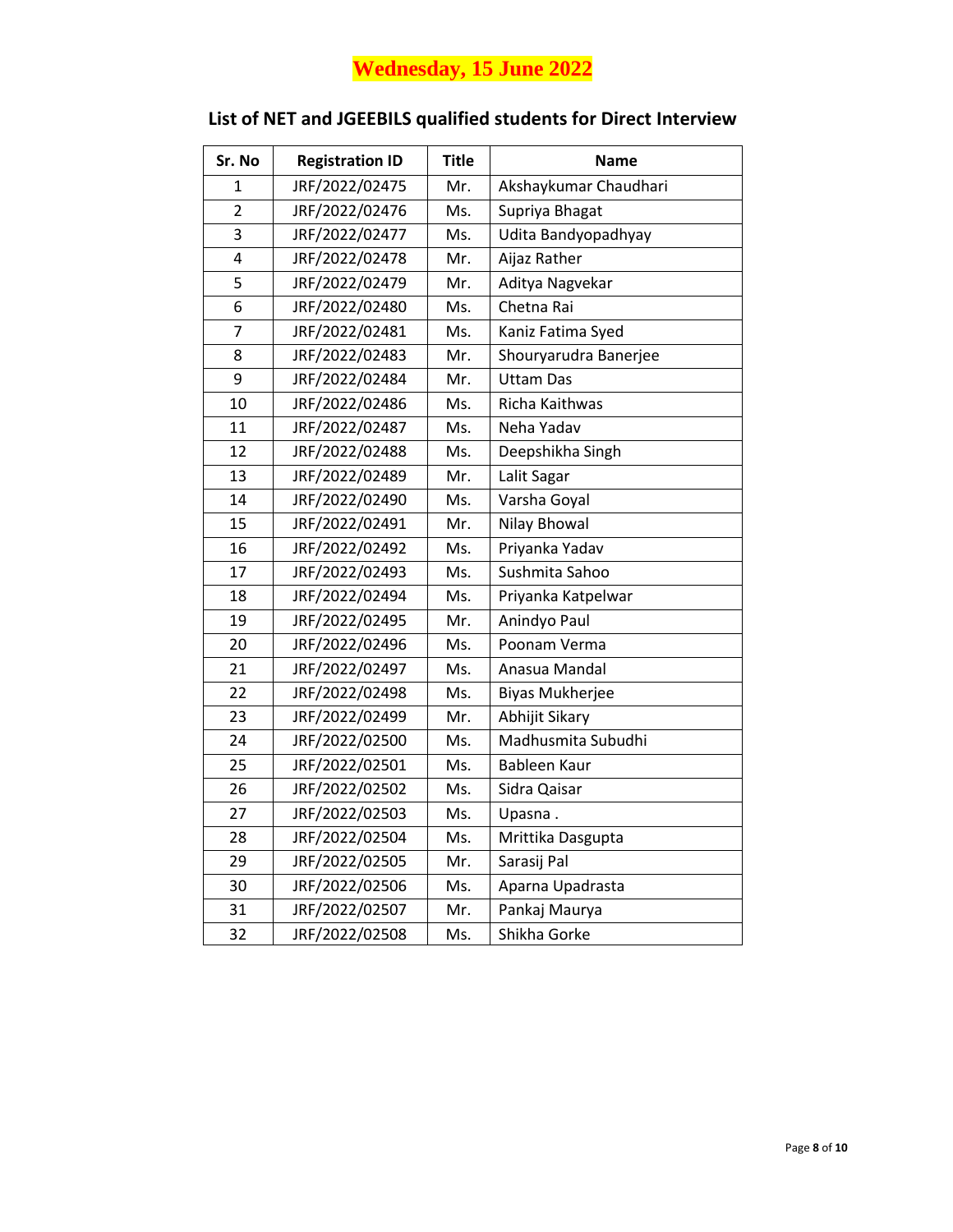# **Thursday, 16 June 2022**

| Sr. No         | <b>Registration ID</b> | <b>Title</b> | Name                |
|----------------|------------------------|--------------|---------------------|
| 1              | JRF/2022/01500         | Ms.          | Hema Kasthuri R     |
| $\overline{2}$ | JRF/2022/01231         | Ms.          | Punita Bhardwaj     |
| 3              | JRF/2022/02509         | Mr.          | Subhasis Sahu       |
| 4              | JRF/2022/02510         | Mr.          | Rupesh Zarekar      |
| 5              | JRF/2022/02511         | Ms.          | Nikita Pradhan      |
| 6              | JRF/2022/02512         | Mr.          | Swarnabha Chowdhury |
| 7              | JRF/2022/02513         | Ms.          | Ankita Kharde       |
| 8              | JRF/2022/02514         | Mr.          | Sanjay Rawat        |
| 9              | JRF/2022/02515         | Ms.          | Nishi Naik          |
| 10             | JRF/2022/02516         | Mr.          | Adarsh Nair         |
| 11             | JRF/2022/02517         | Ms.          | Preeti Sharma       |
| 12             | JRF/2022/02518         | Mr.          | Anurag Mathur       |
| 13             | JRF/2022/02519         | Ms.          | Nida Parveen        |
| 14             | JRF/2022/02520         | Mr.          | Pranit Bagde        |
| 15             | JRF/2022/02521         | Ms.          | Sadeecha Wani       |
| 16             | JRF/2022/02522         | Ms.          | Aishwarya Rajan     |
| 17             | JRF/2022/02523         | Ms.          | Shreya Shree        |
| 18             | JRF/2022/02524         | Mr.          | Divyanshu Awasthi   |
| 19             | JRF/2022/02525         | Ms.          | Pratishtha Sharma   |
| 20             | JRF/2022/02526         | Ms.          | Nitisha Beniwal     |
| 21             | JRF/2022/02527         | Ms.          | Sayantani Datta     |
| 22             | JRF/2022/02528         | Mr.          | Swapnava Basu       |
| 23             | JRF/2022/02529         | Mr.          | Sayed Safwan        |
| 24             | JRF/2022/02530         | Ms.          | Riyanka Chatterjee  |
| 25             | JRF/2022/02531         | Mr.          | Sahil Seikh         |
| 26             | JRF/2022/02533         | Mr.          | <b>Bitopan Boro</b> |
| 27             | JRF/2022/02534         | Mr.          | Rakesh Reddy        |
| 28             | JRF/2022/02535         | Ms.          | Sonalika Gupta      |
| 29             | JRF/2022/02536         | Ms.          | Shubhashri Parua    |
| 30             | JRF/2022/02537         | Mr.          | Piyush Meena        |
| 31             | JRF/2022/02539         | Ms.          | Pratyusha Bose      |
| 32             | JRF/2022/02541         | Ms.          | Vidushi Banerjee    |